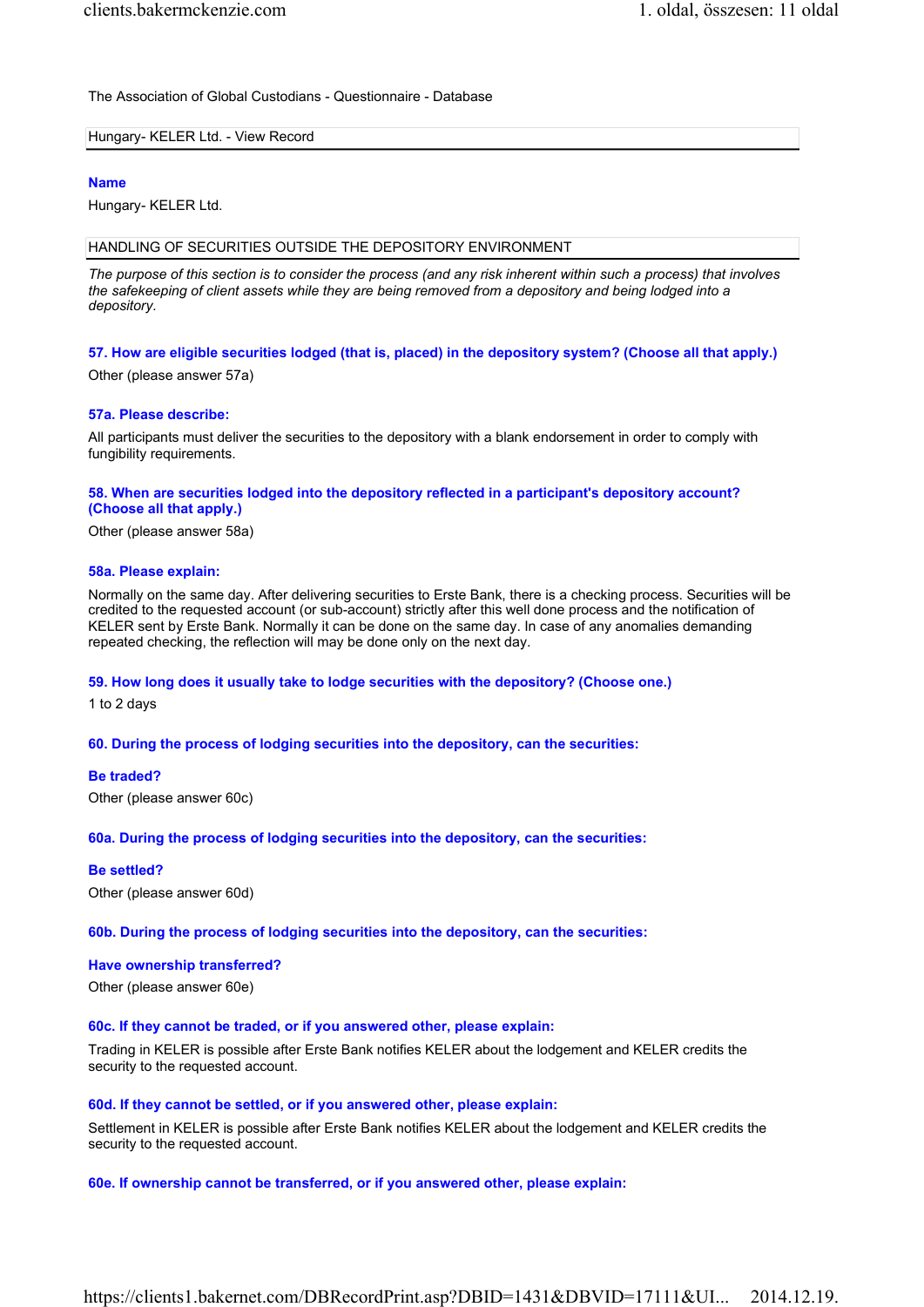Ownership transfer in KELER is possible after Erste Bank notifies KELER about the lodgement and KELER credits the security to the requested account.

# 61. Are securities immediately available for delivery upon transfer to the depository?

Other (please answer 61d)

#### 61d. If other, please explain:

Securities are available for transfer after Erste Bank notifies KELER about the lodgement and KELER credits the security to the requested account.

#### 62. Please describe briefly the arrangements/procedures/facilities you maintain to ensure that eligible securities held at the depository are handled at least as efficiently as compared to securities held outside the depository, particularly in relation to income, corporate actions and proxy services.

After the physical security is credited by KELER to the requested account the treatment of the security is the same as the dematerialised securities. All physical securities are booked to securities account, income and corporate action services are provided upon the data recorded in KELER's systems. At the instruction of the issuer KELER undertakes to complete coupon cutting, in case of securities without coupon stamping corresponding to coupon cutting related to payment of dividend, yield and interest and to annul and destroy securities and coupons.

#### 63. What transfer process steps are involved when eligible securities are withdrawn from the depository for safekeeping? (Choose one.)

Securities are transferred as is any physical delivery in the market.

#### 64. How long does it usually take to remove securities from the depository? (Choose one.)

1 to 2 days

#### 65. While the securities are being removed from the depository, can they:

#### 65a. Be traded? (Choose one)

Other (please answer 65b)

#### 65b. Please explain:

Trading in KELER is not possible after Erste Bank notifies KELER about the removal and KELER debits the account.

## 65c. Be settled?

Other (please answer 65d)

#### 65d. Please explain:

Settlement in KELER is not possible after Erste Bank notifies KELER about the removal and KELER debits the account.

#### 65e. Have ownership transferred?

Other (please answer 65f)

#### 65f. Please explain:

Ownership transfer in KELER is not possible after Erste Bank notifies KELER about the removal and KELER debits the account.

#### STANDARD OF CARE

The purpose of this section is to understand the responsibility and liability that the depository has in providing services to its participants/members in the settlement and clearing of securities and/or cash, and to understand what type of protections exist for participants in the event of a participant failure/default.

#### Depository Liability

#### 66. Does the depository accept liability (independent of any insurance coverage) for the following:

https://clients1.bakernet.com/DBRecordPrint.asp?DBID=1431&DBVID=17111&UI... 2014.12.19.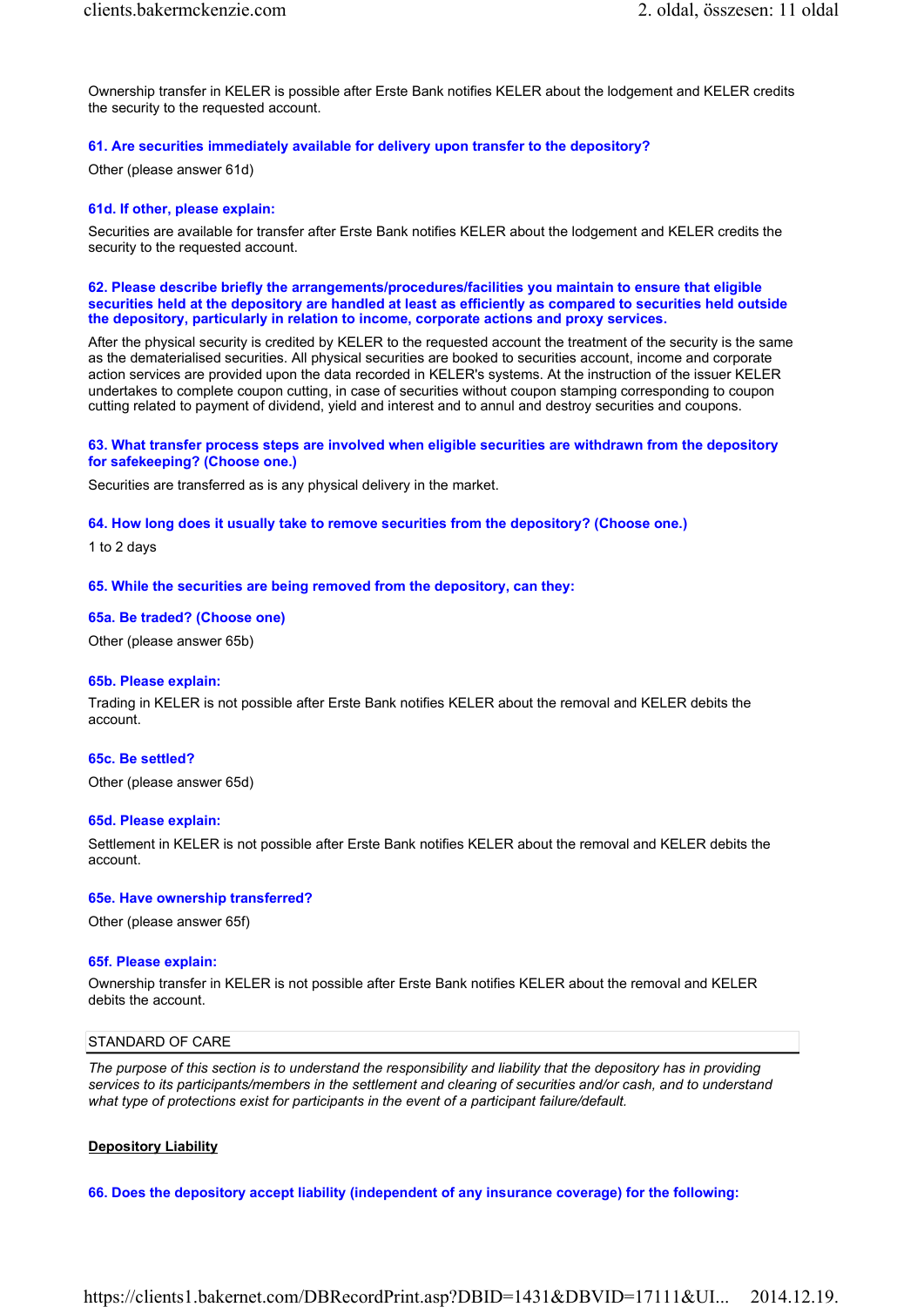# 66a. Reconciliation errors with the registrar and/or the issuer that result in direct damages or losses to participants?

Yes (please answer 66b)

#### 66b. If yes, please check all of the following that apply:

The depository assumes liability for direct losses

# 66e. Theft of securities (either physical certificate or electronically from accounts at the depository) from the depository that result in direct damages or losses to participants?

Yes (please answer 66f)

#### 66f. If yes, please check all of the following that apply:

The depository assumes liability for direct losses

# 66i. Failure of the depository's systems that result in direct damages or losses to participants because they cannot use either securities or funds?

Yes (please answer 66j)

#### 66j. If yes, please check all of the following that apply:

The depository assumes liability for direct losses

## 66m. Any direct damages or losses to participants caused by the depository due to its errors, omissions or fraud?

Yes (please answer 66n)

#### 66n. If yes, please check all of the following that apply:

The depository assumes liability for direct losses

## 66q. Any direct damages or losses to participants caused by the depository in its capacity as a central counterparty?

Other (please answer 66t)

#### 66t. If other, please explain:

KELER CCP Ltd. (subsidiary of KELER) is the sole central counterparty regarding guaranteed Budapest Stock Exchange transactions and regarding guaranteed gas market transactions and power market obligations.

## 66u. Does the depository guaranty settlement?

Other (please answer 66w)

#### 66w. If other, please explain:

KELER CCP (subsidiary of KELER) as central counterparty guarantees transactions concluded on the guaranteed markets of the Budapest Stock Exchange to its clients. The guarantee is supported by individual collateral of clearing members, collective guarantee funds and KELER CCP's assets.

## 66x. Any direct damages or losses to participants caused by the depository as a result of force majeure events, acts of God, or political events, etc.?

No

# 66+. In all cases where the depository assumes responsibility for direct or indirect or consequential losses, is the depository's liability limited by a standard of care determination?

Yes (please answer 66\*)

#### 66\*. Please define the standard of care applied:

The depository shall repair direct pecuniary losses of its customers proved by proper evidence if such damages are attributable to and occurred in the operation of the depositary. The depository is exempted from liability for any damages, pecuniary losses, lost profit or non-material damages that may occur beyond its operations based upon statutory provisions and/or its General Business Rules. The depository shall be relieved of liability if it is able to prove that it has acted in a manner that can generally be expected in the given situation.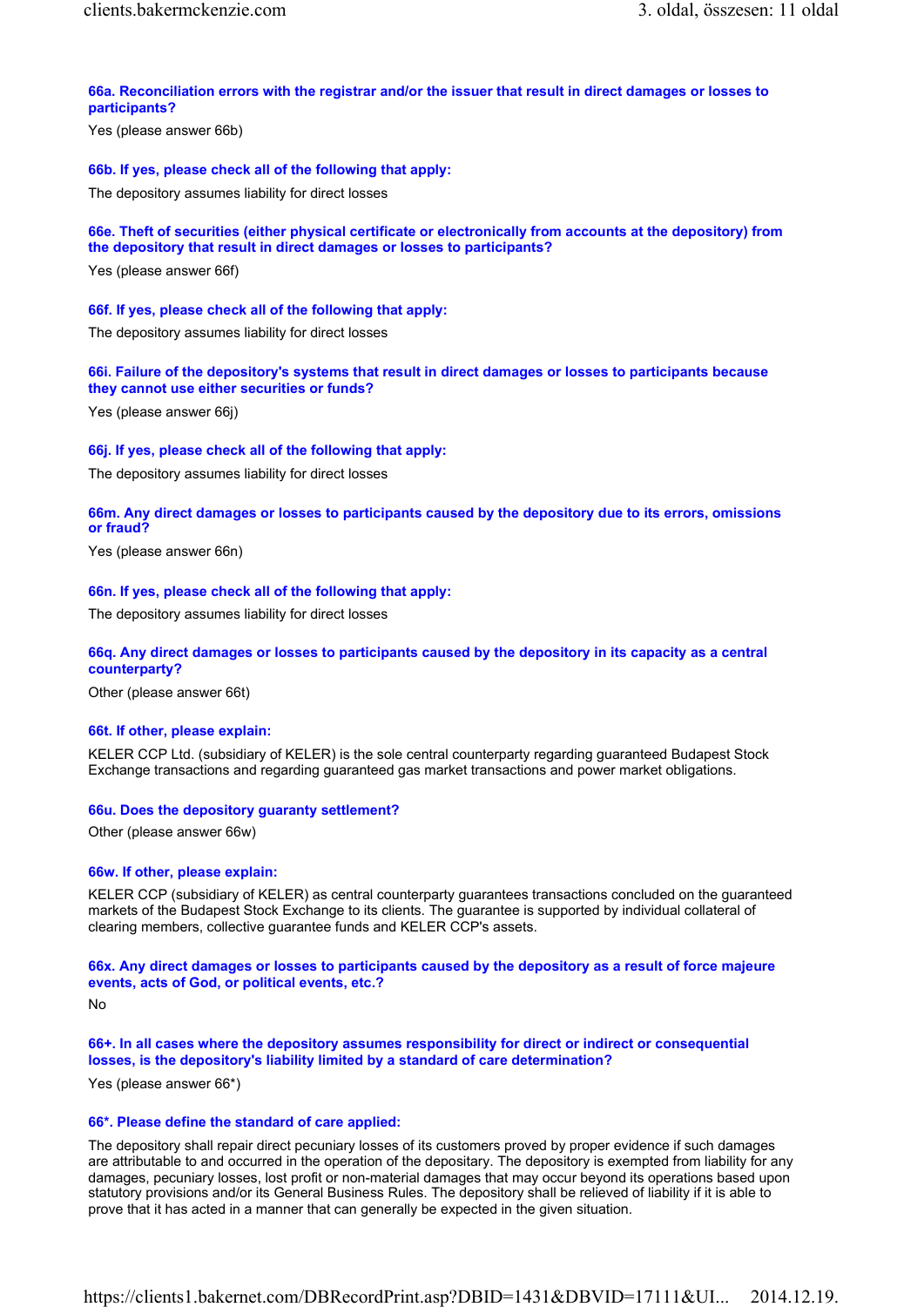#### 67. Do the depository's written contracts, rules, or established practices and procedures provide protection against risk of loss of participant assets by the depository in the form of?

#### 67a. Indemnification

No

67d. Insurance Yes (please answer 67e)

# 67e. Please explain (then please answer 67f):

Capital Market Act, 2001/CXX

# 67f. Please provide details of the relevant sections of the contracts, rules or practices where this information is found.

Articles 340/A (2) a); 340/B f) of Capital Market Act, 2001/CXX Please see question 7 documents uploaded.

# 67g. Acknowledgement of liability for losses caused by depository's own actions.

Yes (please answer 67h)

# 67h. Please explain (then please answer 67i):

KELER Ltd and KELER CCP Ltd General Business Rules detail rules regarding acknowledgement of liability.

# 67i. Please provide details of the relevant sections of the contracts, rules or practices where this information is found.

KELER General Business Rules 10.4. KELER CCP General Business Rules 11.4. Please see question 7 documents uploaded.

67j. Other

# 68. Is the depository immune from legal action in its own jurisdiction?

No

# **Security Control**

69. How do participants receive information (view actual settlement of trades, movement of securities on their accounts, etc.) and see the status of their accounts? (Choose all that apply.)

By direct electronic link, By receipt of physical account holding statements

70. Do participants have access to affect their holdings, including confirming and affirming trades, movement of securities on their accounts, etc.?

Yes (please answer 70a)

# 70a. How is access given to participants? (Choose all that apply.)

By direct electronic link (please answer 70b)

## 70b. Please select type of electronic link:

Dial-up modem, Secured, leased, dedicated telephone line, Internet, Fax

# 71. Regarding data security:

# 71a. Are passwords used by participants to access their accounts?

Yes

# 71c. Does each user have a unique user ID?

Yes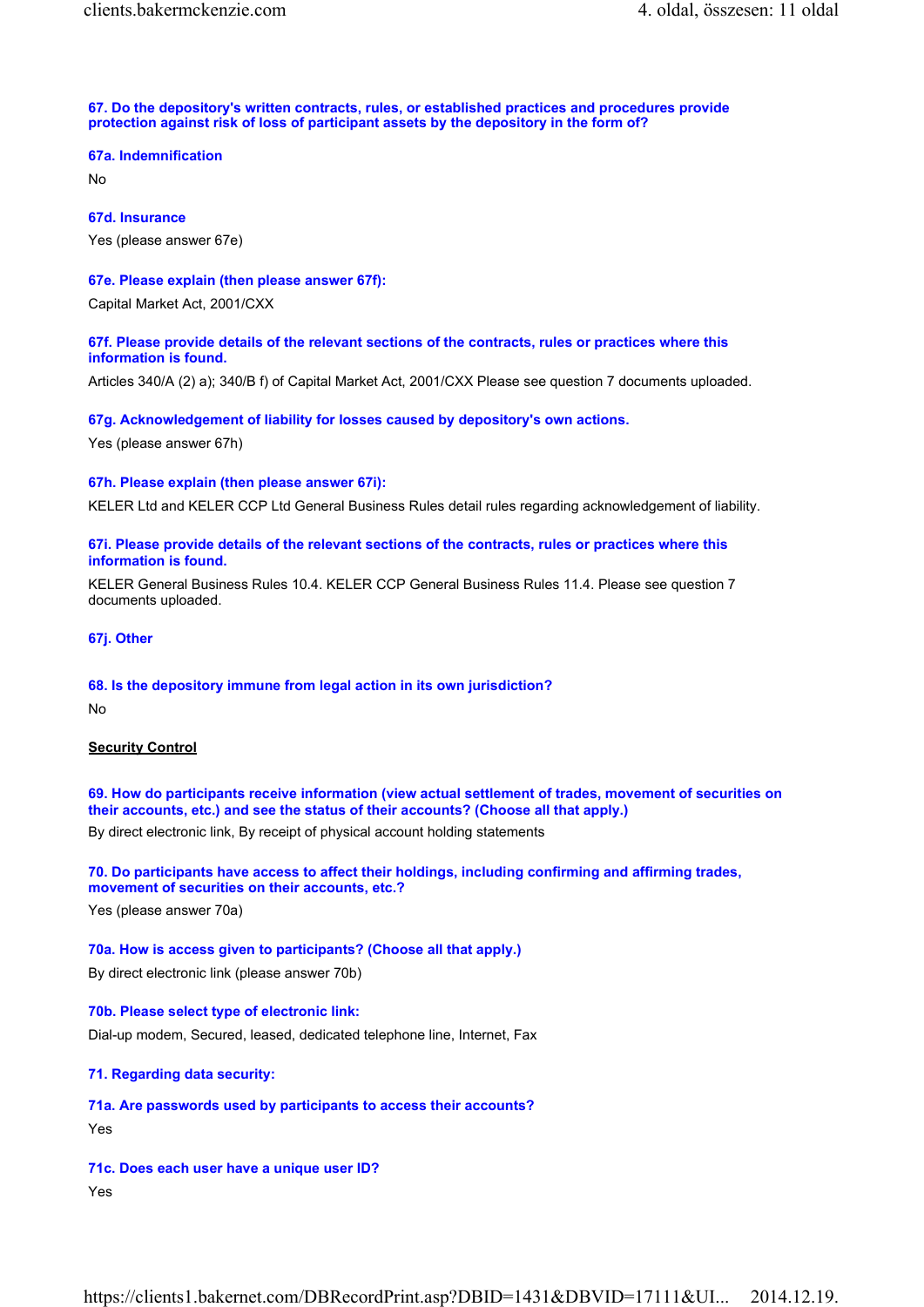## 71e. Are passwords regularly changed?

Other (please answer 71g)

## 71g. If other, please explain:

It is up to the policies and practices of the participants. KELER offers the possibility to change passwords but does not require them to be changed regularly.

#### 71h. Is there a user lock-out after a pre-set number of unsuccessful User ID attempts?

Yes (please answer 71i)

## 71i. How many?

3

# 72. Does the depository communicate with other market entities such as stock exchanges, payment systems, clearing houses, etc., by secured linkages?

Yes (please answer 72a)

## 72a. Please explain:

1. Exchange - leased line 2. Payment system - SWIFT 3. MTS-Hungary - SWIFT

## 73. How does the depository communicate with other market entities?

# 73a. Stock Exchanges (Choose all that apply.)

Secured, leased, dedicated telephone line

## 73b. Payment Systems (Choose all that apply.)

Secured, leased, dedicated telephone line

## 73c. Clearing Houses (Choose all that apply.)

Not applicable

# 73d. Registrars (Choose all that apply.)

Not applicable

# 74. How is access to the physical building controlled? (Choose all that apply.)

By guards, By electronic keys/personal ID card, By alarm system

## 75. What are the vault security procedures for the safekeeping of physical paper? (Choose all that apply.)

Electronic keys/combinations, Dual access control, Visitor logs, Vault counts (please answer 75a), Intrusion alarms, Fire alarms, Guards, Other (please answer 75b)

#### 75a. Please indicate frequency of vault counts:

Full inventory on a yearly basis. Random check of dedicated units weekly.

#### 75b. Please explain:

The vault maintenance is outsourced to Erste Bank Hungary Ltd (see question 51i). Erste Bank is responsible for security in the vault. The vault of Erste Bank lies outside KELER's headquarters.

## Participant Default Protections Resulting from a Participant Failure

## 76. If a participant defaults, how is the loss covered? (Choose all that apply?)

Not applicable

## 76c. If other, please explain: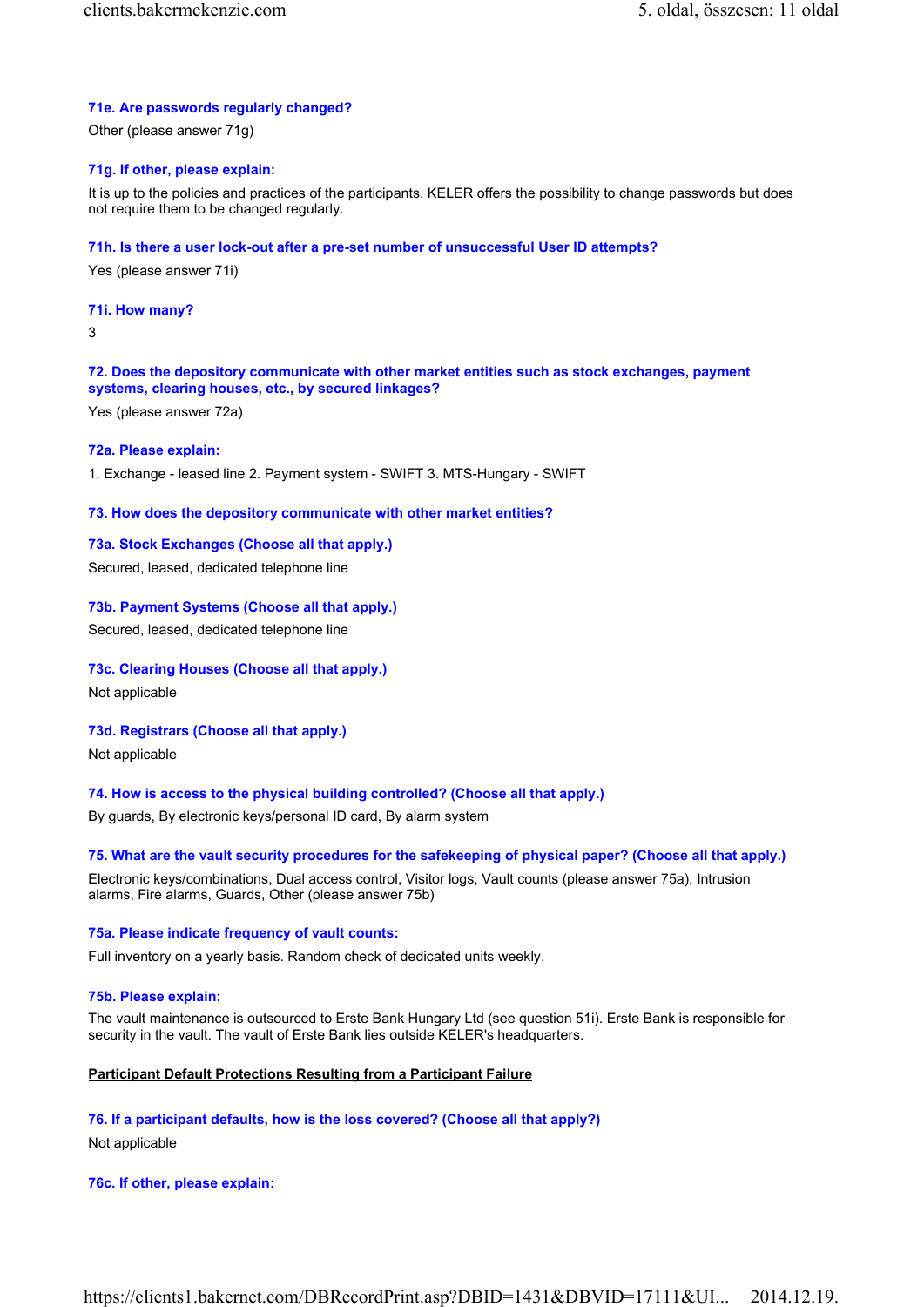The CCP within the KELER Group does have loss sharing mechanism and KELER Ltd. takes part in the CCP's default procedures as a CSD. However it does not guarantee any transactions and does not have own loss sharing mechanism.

## 77. During the past three years, has there been a situation where a participant defaulted which resulted in a significant loss?

No

## 78. Does the depository have a guaranty fund independent of stock exchange or other market guarantees?

Other (please answer 78l)

#### 78d. How is the fund financed? (Choose one.)

Contributions from participants (please answer 78f)

## 78f. If so, what is the amount or percentage per participant?

The total size of the default funds are determined based on the results of stress tests – in line with EMIR requirements. The total size is then broken up between the clearing members proportionate to the risks, based on their average initial margin requirements. The minimum contribution is 5 million HUF, KELER CCP Ltd.'s contribution is 5 million HUF.

#### 78h. Who is covered by the fund? (Choose all that apply.)

Other (please answer 78i)

#### 78i. If other, please explain:

General Clearing Members and Direct Clearing Members of KELER CCP

#### 78j. When is the guaranty fund used? (Choose all that apply.)

Other (please answer 78k)

#### 78k. If other, please explain:

When a general or a direct clearing member default cannot be covered by the member's own individual collateral and KELER CCP's additional financial resources.

#### 78l. If other, please explain:

The default funds are operated by KELER CCP Ltd.

#### 79. Does the depository have forms of oversight management for assessing and monitoring of the following? (Choose all that apply.)

Participant eligibility requirements, Participant volumes, Participant financial strength, Collateral requirements for participants (please answer 79b), Settlement controls that minimize or eliminate the risk of default by a participant (please answer 79d), Blocking of securities movement before receipt of payment, Blocking payment until securities are moved

#### 79b. Please explain the requirements:

KELER Ltd., the CSD collects collateral only in case of cash financing transactions to support settlement.

## 79d. What type or types of settlement controls (Choose all that apply.)

Simultaneous DVP (please answer 79g)

## 79g. Please explain:

Multilaterally netted positions (Budapest Stock Exchange spot, BSE MTS and MTS Hungary trades) are settled on a DVP basis in batch processing, other DVP transactions are executed in real-time environment on a gross basis.

#### 80. Does the stock exchange have default protections that extend to the depository, such as the following? (Choose all that apply.)

No

BUSINESS RECOVERY PLAN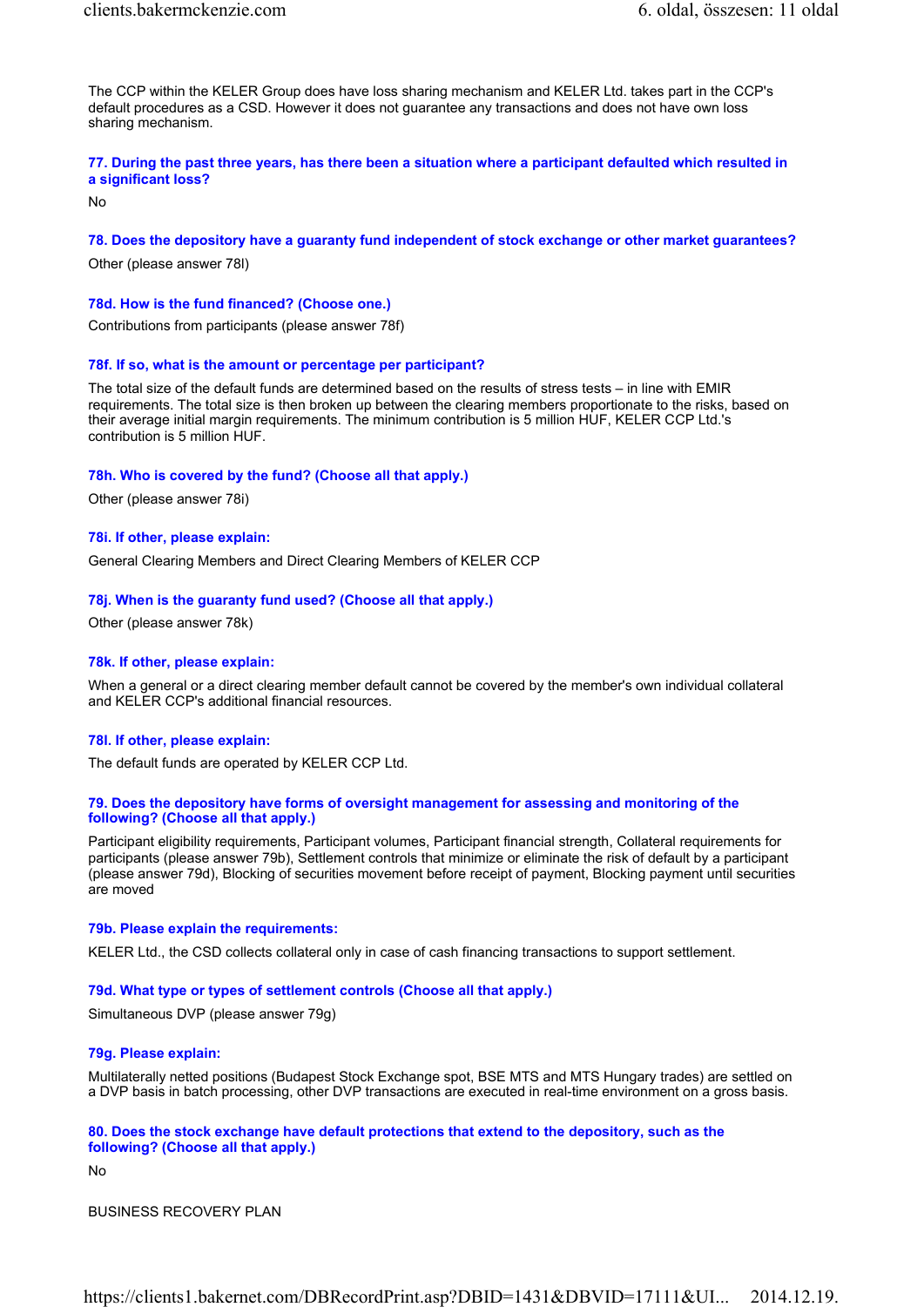This section is intended to identify key aspects of the depository's Business Recovery Plan (BRP), including testing requirements and past results, expected recovery time periods, and the independent review and validation (if any) of the BRP.

## 81. Do you have a formal business recovery plan?

Yes (please answer 81a)

#### 81a. Does your Business Recovery Plan include: (Choose all that apply.)

Back-up of all computer files, Off-site data storage, Back-up files stored and locked, Off-site operations facility

#### 81b. Please identify both the frequency and the last date of testing for the following third party:

#### Depository participants/members

Live BCP test is carried out yearly. Last date: 21 March 2014 live testing of contingency infrastructure.

81c. Please identify both the frequency and the last date of testing for the following third party:

#### Stock exchange

Live BCP test is carried out yearly. Last date: 21 March 2014 live testing of contingency infrastructure.

81d. Please identify both the frequency and the last date of testing for the following third party:

#### Central bank

Live BCP test is carried out yearly. Last date: 21 March 2014 live testing of contingency infrastructure.

#### 81e. Please identify both the frequency and the last date of testing for the following third party:

# Local brokers

Live BCP test is carried out yearly. Last date: 21 March 2014 live testing of contingency infrastructure.

#### 81f. Please identify both the frequency and the last date of testing for the following third party:

## Any other third party

Live BCP test is carried out yearly. Last date: 21 March 2014 live testing of contingency infrastructure.

## 82. How quickly can the main system be reactivated in the event of an outage? (Choose one.)

1 - 4 hours, Other (please answer 82a)

#### 82a. If other, please explain:

Depends on the situation. Electric failure: 1-2 minutes Server farm outage: 50-80 minutes Office (building) outage: 2 hours

## 83. If a back-up system exists, how quickly can the back-up system be activated in the event of the main system failing? (Choose one.)

 $1 - 4$  hours

# 84. Will the depository publicly announce any system interruption?

Yes (please answer 84a)

84a. To whom will the depository disclose any system interruptions? (Choose all that apply.) To the depository regulators, To all direct participants, Other (please answer 84d)

# 84b. If so, please list webpage address:

#### 84d. Please explain: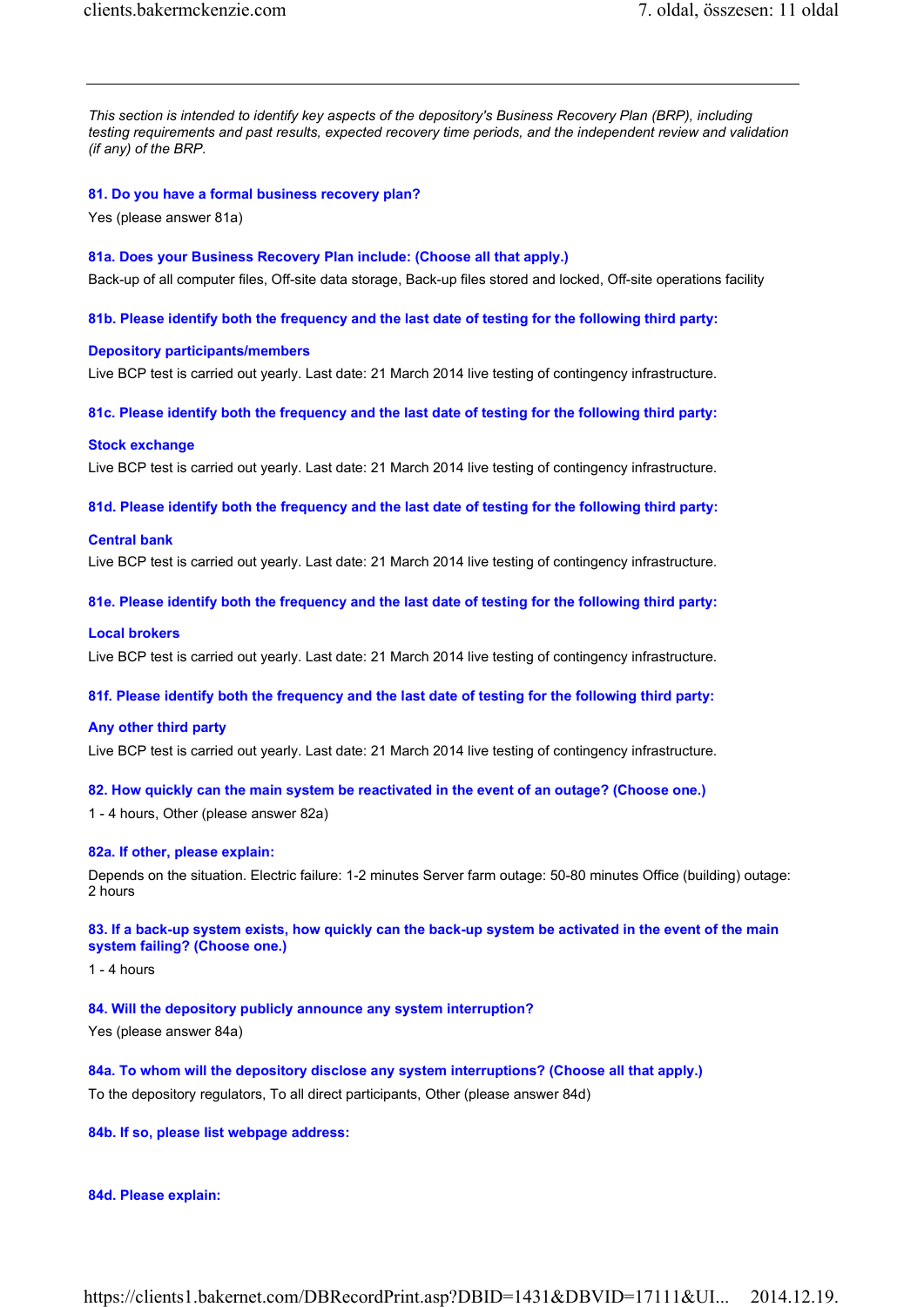Budapest Stock Exchange

# 84e. How will the depository disclose any system interruptions? (Choose all that apply.)

By e-mail, By telephone, Other (please answer 84f)

## 84f. Please explain:

Via KELER's proprietary communication system.

# 85. In the past three years, has it been necessary to activate the recovery plan in a live situation?

Yes (please answer 85a)

# 85a. If yes, how much time was needed to implement the recovery plan? (Choose one.)

Less than 1 hour (please answer 85b)

## 85b. How much time was needed to recover and restore business to normal operations? (Choose one.)

8 - 24 hours (please answer 85c)

## 85c. What was the impact to the market? (Choose all that apply.)

All cash settlements took place as scheduled on the same day with good value, All securities settlements took place one business day late with good value

# PERFORMANCE, INSURANCE, AND LOSS

This section is intended to identify the level of insurance maintained by the depository, and the extent to which coverage would extend to financial loss incurred by participants and their clients, including but not limited to losses resulting from operating performance, security breaches, and employee negligence or misconduct.

## 86. Has there been any material loss by the depository during the past three years?

No

# 87. Has the depository been subject to any litigation involving a participant during the past three years? No

# 88. Has the depository realized revenues sufficient to cover expenses during the past three years? (Choose one.)

Yes for all three years

## 89. Does the depository maintain a reserve for operating losses?

Yes (please answer 89a)

## 89a. Please describe and indicate reserve amount:

Based on audited data of financial year 2011, 2012 and 2013, capital requirement for operational risk under pillar I. is approximately USD 4.3 million (USD/HUF exchange rate at 31 December 2013: 215,67).

90. Has the regulatory body with oversight responsibility for the depository issued public notice that the depository is not in current compliance with any capital, solvency, insurance or similar financial strength requirements imposed by such regulatory body?

No

90b. In the case of such a notice having been issued, has such notice been withdrawn, or, has the remedy of such noncompliance been publicly announced by the depository?

91. Does the depository have insurance to cover losses in the event of Default on settlement commitments by the depository or a participant?

No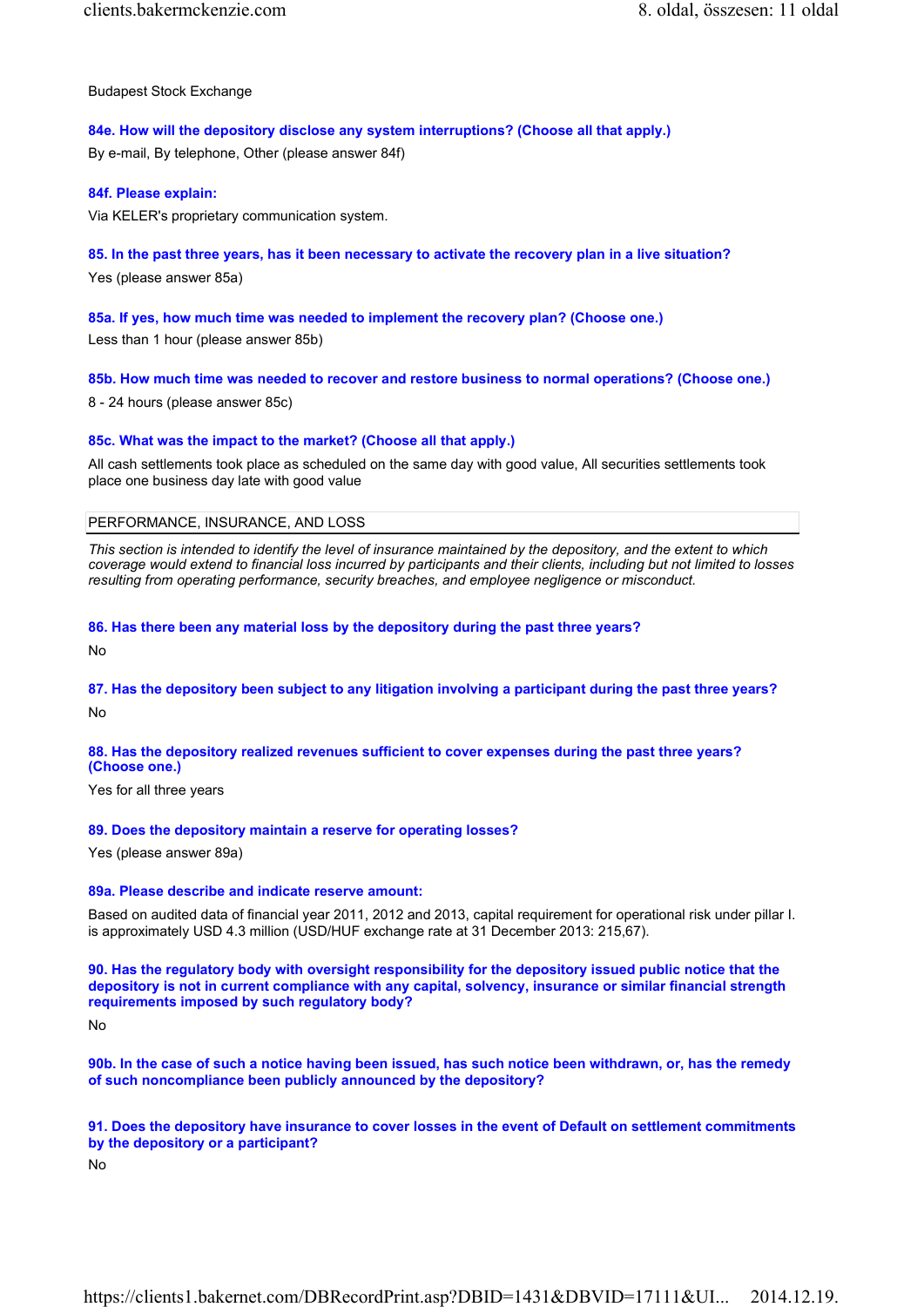92. Does the depository have Fidelity insurance (that is, insurance to cover loss of securities or money resulting, for example, from acts such as forgery, theft, fraud and/or employee dishonesty)?

No

93. Does the depository have insurance for Operational Errors?

No

## 94. Does the depository have Errors and Omissions insurance?

Yes (please answer 94a)

#### 94a. What is the amount of the coverage?

Professional liability insurance, coverage: HUF 100 million per event and 150 million per year

## 94b. What is the amount of the deductible?

HUF 5 Million each and every loss.

## 95. Does the depository have insurance for the Premises?

Yes (please answer 95a)

#### 95a. What is the amount of the coverage?

Third party liability insurance including tenants liability. 20 million HUF per incident and 50 million HUF per year.

#### 95b. What is the amount of the deductible?

50 thousand HUF per incident.

#### 96. Does the depository have any other insurance?

Yes (please answer 96a)

#### 96a. If so, what is it for?

1. Property insurance including robbery 2. Employers liability 3. Chief officers liability insurance

## 96b. What is the amount of the coverage?

1. 871,2 million HUF aggregate 2. 10 million HUF per incident and 20 million HUF per year 3. 2 billion HUF per incident and 2 billion HUF per year

## 96c. What is the amount of the deductible?

1. 0.1-1 million HUF depending on the type of property and type of incident (natural vs. robbery) 2. 50 thousand HUF per incident 3. 1%, but min. 1,5 million HUF

#### 97. Who is the insurance carrier? If more than one insurance carrier, please list each carrier here and provide your responses to questions 97a and 97b in corresponding order.

Allianz Hungaria Ins. Co.

## 97a. Who is the insurance carrier's parent company, if applicable? (If inapplicable, simply type n/a.)

Allianz Versicherungs AG, Germany

## 97b. What is the term of the policy?

1.1.2014. - 31.12.2014. both days inclusive, except Chief Officers liability insurance: 1.5.2014. – 30.4.2015.

#### 97c. Who does the insurance cover? (Choose all that apply.)

Other (please answer 97d)

#### 97d. If other, please identify:

KELER is the (i) National Depository and (ii) Clearing House. The insurance covers the institution in both capacities. KELER CCP has separate insurance coverage.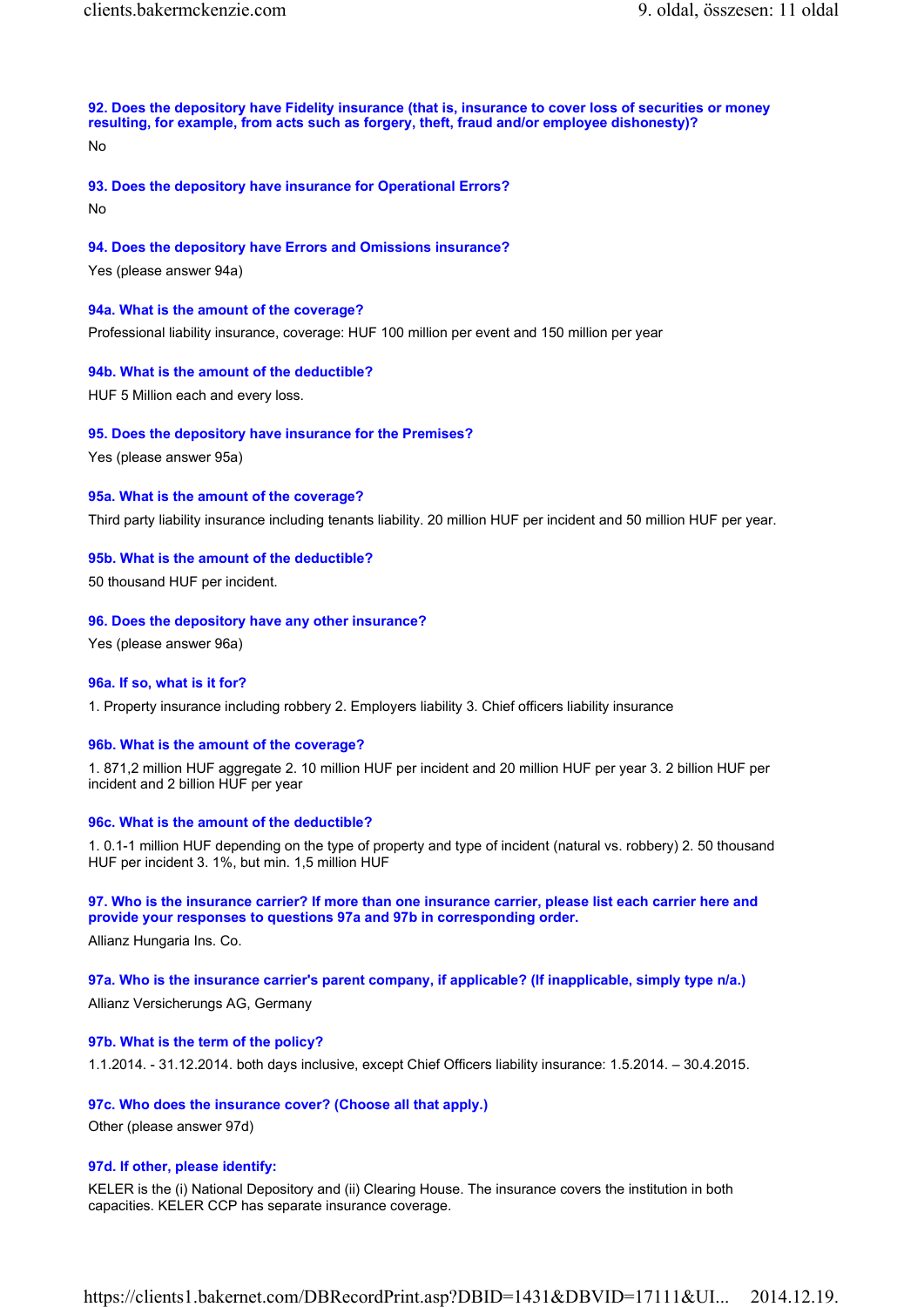98. If you feel that you would like to provide additional details on any of the given answers, feel free to provide any additional comments here (maximum of 5,000 characters) or prepare an additional document identifying the question(s) you are commenting on and upload the document under 98a:

#### 98a. Upload document here:

#### PUBLIC AVAILABILITY

## 99. The AGC encourages respondents/depositories to make their answers to this questionnaire publicly available. Will you be making your response publicly available? (For additional guidance, please review the help feature to this question.)

Yes (please answer 99a)

#### 99a. If yes, how will you be making it publicly available: (Choose all that apply.)

Web site (please answer 99b), By individual request with depository (please answer 99c)

#### 99b. Please provide web site address of publicly available questionnaire:

http://www.keler.hu/keler/keler\_angol.head.page?nodeid=180

99c. Please provide name of contact at depository who has been designated to receive such requests (then please answer 99d).

Mr. Gabor Szentpeteri, Client Relations

## 99d. How would they prefer to be contacted? (Choose all that apply.)

Telephone (please answer 99e), By e-mail (please answer 99h)

#### 99e. Please provide telephone number:

+3614836275

#### 99h. What is the preferred e-mail address for such requests:

szentpeteri.gabor@keler.hu

100. Association members from time to time receive requests from their direct investor-clients for an informational copy of a depository's completed questionnaire. Such requests typically lead to interactions between personnel at the depository in question and member personnel or client personnel, or both. Those interactions take time and impose costs on both members and depositories.

Do you approve of Association members delivering a copy of your completed questionnaire to the member's direct client in response to the client's request?

Yes

You have reached the end of the questionnaire. Please be sure your contact details are updated. Your contact information is located in the first section of Part One within this questionnaire.

Please also be sure to print your responses and review them prior to changing Datasheet Progress to "Completed" under Part Two. (To print, select the printer friendly link at the top of the questionnaire.) When you are prepared to submit your answers, please return to Part One and Part Two of the questionnaire and change Datasheet Progress to "Completed". The members of The Association of Global Custodians thank you for your time and for your helpful response.

#### Please provide any comments you have regarding the questionnaire.

From 1 January, 2009 KELER CCP Ltd. (subsidiary of KELER) is the sole central counterparty in Hungary. Until that time KELER provided both CSD and CCP services. From 1 January 2013, KELER CCP provides clearing services for the guaranteed Hungarian markets, until that time KELER provided such services. This way KELER CCP became a fully fledged clearinghouse. KELER Group provides clearing, settlement and guarantee taking services for the Hungarian market. On 4 May 2015, KELER replaces its CSD system, and introduces Tata Consultancy Services' BaNCS system. This change might result in changes in the answers provided, which will be reflected in the next year's Association of Global Custodians Questionnaire.